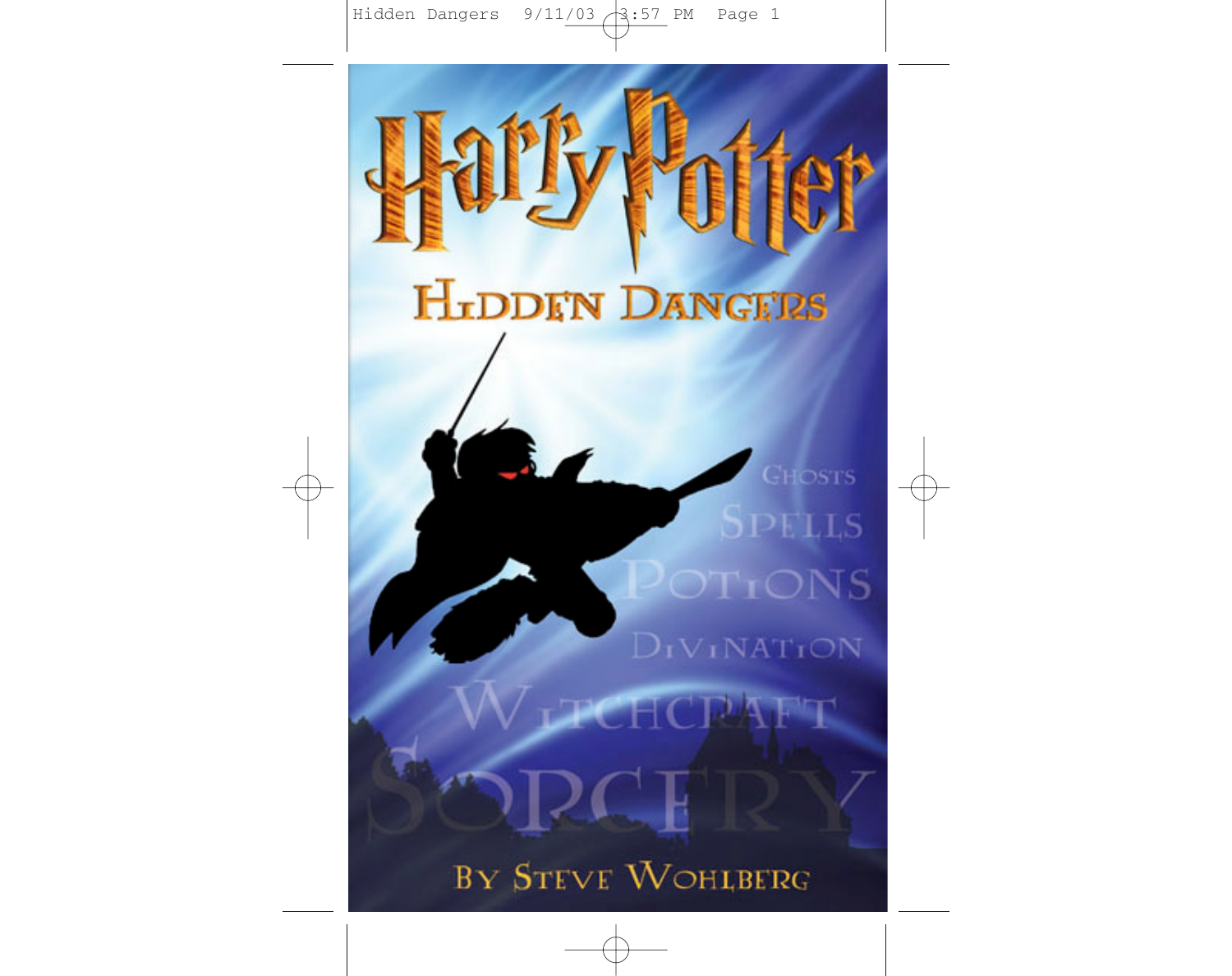Copyright © 2003 by Steve Wohlberg

All rights reserved. Printed in the USA.

Published by **Amazing Facts, Inc.** P. O. Box 1058 Roseville, CA 95678-8058

Cover Design by Steve Miljatovic Layout Design by Greg Solie

## **HIDDEN DANGERS**  $I<sub>N</sub>$ **er**

BY STEVE WOHLBERG

|                                            | 3 |
|--------------------------------------------|---|
|                                            | 4 |
|                                            | 5 |
|                                            | 7 |
| 5. Problems and Muggle Messages            | 8 |
|                                            |   |
| 7. Fiction Affects Children  12            |   |
| 8. Potter Fans Turning to Witchcraft  13   |   |
| 9. From Fantasy to Dangerous Reality 14    |   |
| 10. What Does the Bible Say?  17           |   |
|                                            |   |
|                                            |   |
| 13. Real Occult Practices Listed  24       |   |
| 14. Revelation Warns of Global Sorcery  25 |   |
| 15. Lucifer Behind the Spectacles  26      |   |
|                                            |   |
|                                            |   |
|                                            |   |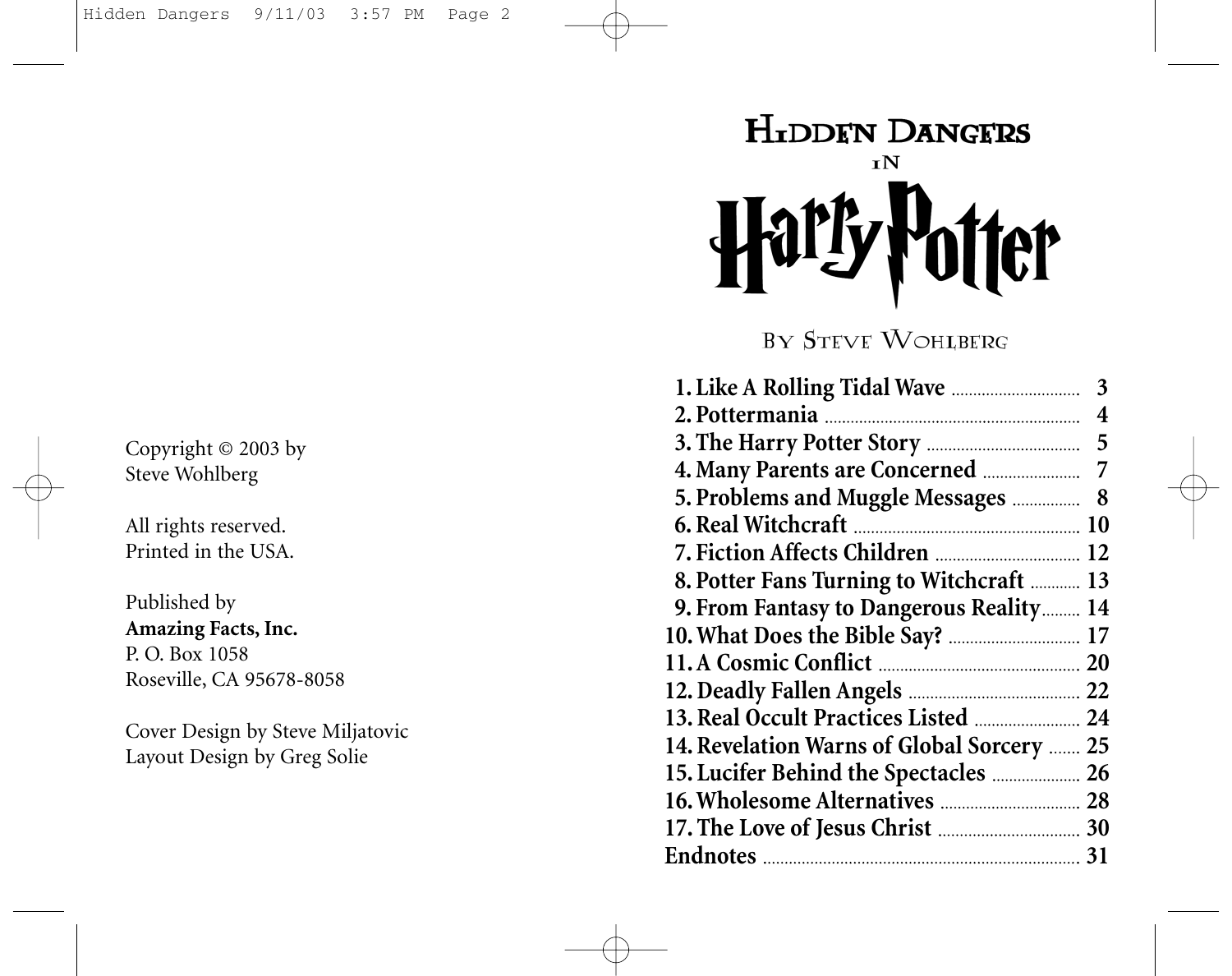**An Amazing Fact:** The Japanese word for it is, "tsunami." Phonetic breakdown: "Tsu," meaning,"harbor or port," and "nami," meaning, "wave." Often translated: "Ocean wave," but most commonly,*tidal wave.*

One of the largest tsunamis swept into history May<br>22, 1960. Off the coast of Chile–on the western<br>20 September 10 September is the dentity edge of South America–a 9.5 earthquake jolted earth's crust far below unsuspecting fishing boats. That deadly seismic shift resulted in a massive tsunami, with waves rising up to 100 feet, which within 15 minutes caused devastation for miles along the South American coast. That wasn't all. A gigantic, swirling ripple began rolling its way across the entire Pacific Ocean. Fifteen hours later it smashed into Hawaii. Within 22 hours, the tsunami struck Japan. The whole Pacific basin was affected, resulting in over 2,000 fatalities, half a billion dollars in damage, and over two million homeless.

#### **1 Like A Rolling Tidal Wave**

W ithin the realm of books, another tsunami of<br>gigantic proportions is now rolling across the entire surface of Planet Earth. The name of this incredibly powerful current is composed of two simple words,*Harry Potter.* The facts are unbelievable!

Written by Scottish author, Joanne Kathleen Rowling–who currently is the richest woman**1** in England–*Harry Potter and the Sorcerer's Stone* first splashed into bookstores in September, 1998, with an impressive first print run of 50,000 copies. The next volume (number two in a seven-part series), *Harry Potter and the Chamber of Secrets,* broke out in June, 1999, with an initial printing of 250,000. A mere three months later (September, 1999), *Harry Potter and the Prisoner of Azkaban* swept across Earth's surface with 500,000 copies. Yet the tsunami had just begun.

The fourth title,*Harry Potter and the Goblet of Fire* (July, 2000), became "the fastest selling book in history." **2** Its initial run was 3.8 million copies, with the majority entering eager hands in only *one weekend*, an all-time publishing record. Believe it or not, this was easily topped by the fifth installment, *Harry Potter and the Order of the Phoenix* (June, 2003), which the publisher cranked out to the profitable tune of 8.5 million books. At the date of this writing, over 200 million copies have been sold worldwide (with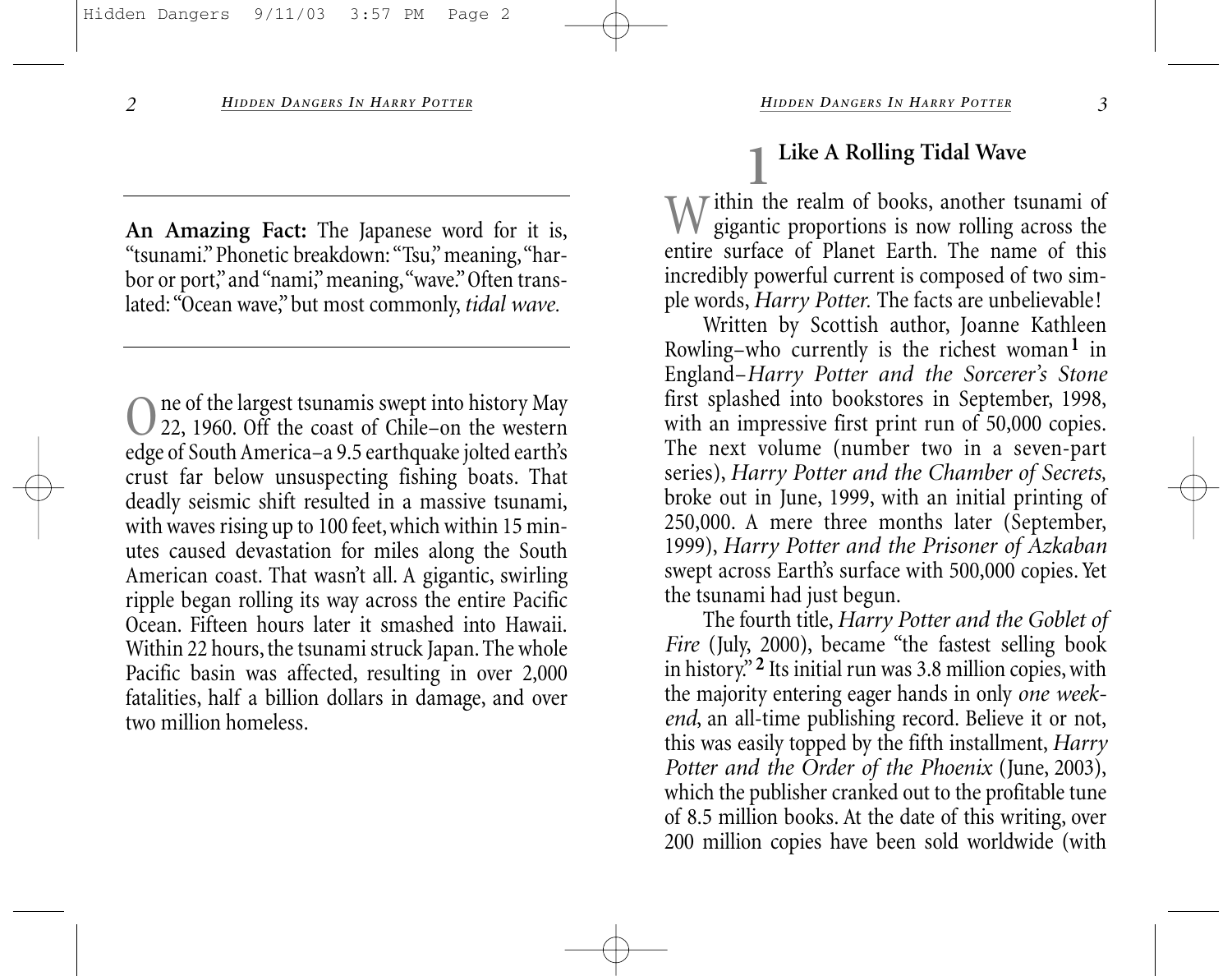translations in over 55 languages), with two more books still looming on the horizon. How big will this tidal wave get? Only God knows.

#### **2 Pottermania**

ere's a few more fast facts:

- The legendary Warner Brothers, Inc. has committed to producing a full-length *Harry Potter* movie to coincide with each of the seven books. Two have been released so far, grossing about \$3.8 billion (including DVD and video sales), with the next film slated to air June 2004.
- Amazon com sold over one million DVDs of the second movie in only one day. Before the release of the fifth book, it received advance payments for 1.3 million copies. The world's largest online bookseller, Amazon has made more money from Potter products than from any other line, ever.
- In June of 1999, *Sorcerer's Stone* became #1 on *The New York Times, Wall Street Journal,* and *USA Today* bestsellers lists–at the same time. By September, book three was not only #1 on *The Wall Street Journal* list, but books one and two carried the #2 and #3 slots, a first in U.S. publishing history.
- *Harry Potter* books have not only been incorporated into the U.S. public school curriculum (with teachers manuals and discussion guides), but they have also

spawned a vast, multi-million dollar line of Potter merchandise, which includes games, puzzles, posters, toys, clocks, shirts, hats, costumes, eye-glasses, towels, blankets, playing cards, markers, pens, lunch boxes, bookmarks, jelly beans, etc. etc. etc.

Get the picture? Potter Power–as a retail phenomenon and cultural force in the 21st century–is staggering.

What's it all about anyway? Why has *Harry Potter* become "as addicting as chocolate" (*The Denver Post*), especially to kids? Is it all harmless fun, or is there legitimate cause for concern among parents and educators? Beyond this, from a spiritual perspective, can humanity's all-time bestselling volume – not *Harry Potter,* but the Holy Bible – provide any penetrating insights into Pottermania? Let's find out.

#### **3 The** *Harry Potter* **Story**

I t all began on an apparently uneventful day as<br>Rowling was traveling by train. Suddenly–like a<br>multiine out of possible above. "some normal scale."  $\mathbb T$  t all began on an apparently uneventful day as revelation out of nowhere–she saw "very, very clearly" the crystal clear image of Harry as it popped into her mind. "The character of Harry just strolled into my head… I really did feel he was someone who walked up and introduced himself in my mind's eye." **3** She saw an odd-looking black-haired boy, on the homely side, with big spectacles. Somehow she understood he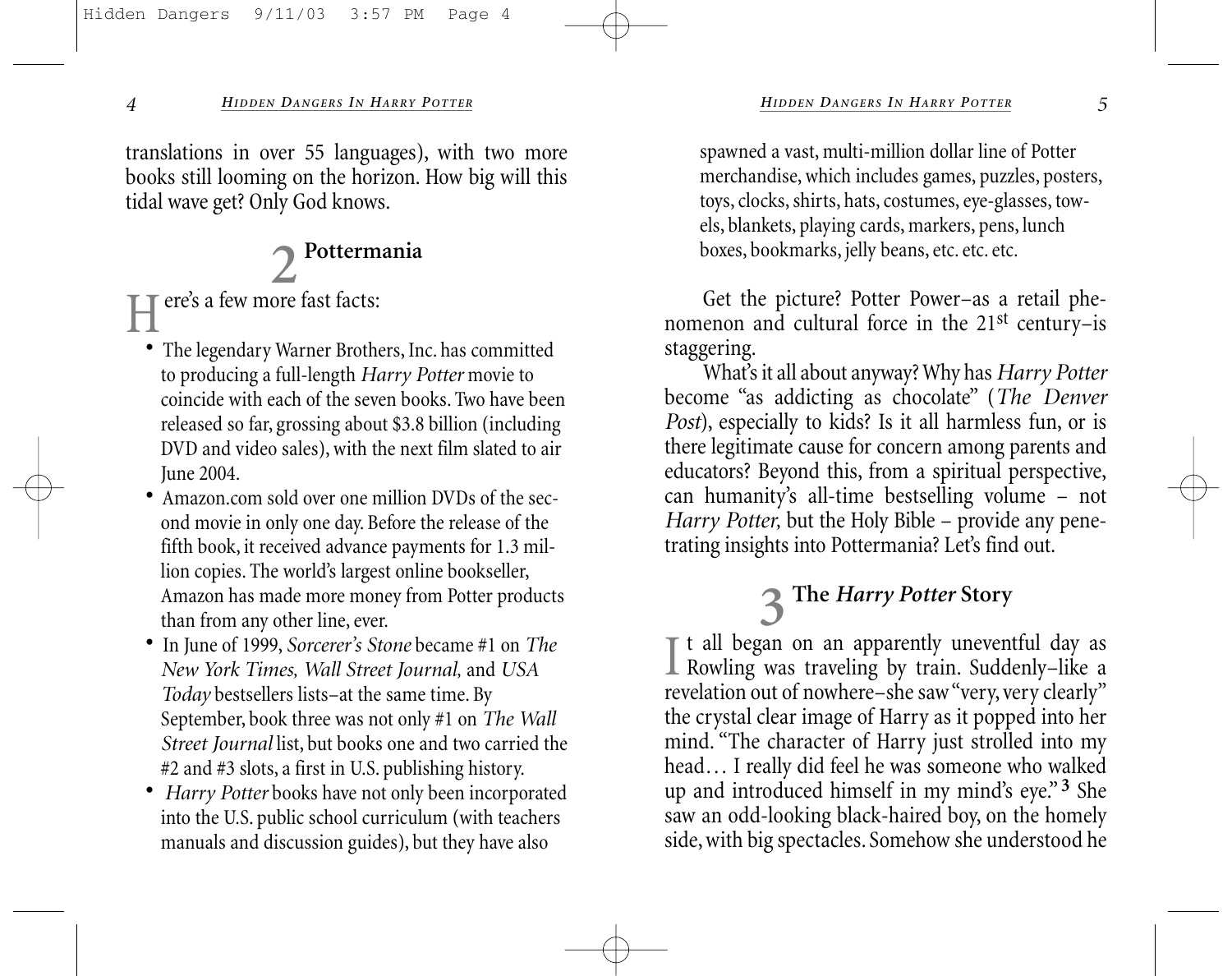was a wizard who didn't know he was wizard. After pondering the idea, Rowling soon began writing what was destined to become "the most popular children's

*Harry Potter* books are a highly imaginative, can't-put-it-down sequence of fantasy novels chronicling the adventures of an orphan boy named Harry whose parents (a wizard and a witch) were brutally murdered by "the greatest dark sorcerer of all time, Lord Voldemort," **5** when Harry was one year old. The King of the Dark Arts tried to kill baby Harry, too, but somehow the toddler survived as a result of his mother's love. His only wound was a lightning-shaped scar on his forehead. The death-curse Voldemort cast upon Harry unexplainably rebounded back on himself, stripping him of his powers, before he vanished into thin air.

Shortly after the horrible death of Harry's parents (who were much-loved in the wizard world), Albus Dumbledore, the Headmaster of the prestigious 1000-year-old Hogwarts School of Witchcraft and Wizardry, leaves baby Harry inside a basket on the doorstep of his non-magical relatives – the Dursley family – with a note in the child's hand explaining what happened. Reluctantly, the Dursleys raise the boy but withhold the contents of the letter.

On Harry's eleventh birthday (after a simply awful childhood during which he was forced to sleep in a cupboard under the stairs), the Dursley family is unexpectedly visited by Hagrid, the Keeper of the Keys at Hogwarts, who is sent by Headmaster Dumbledore to prepare the boy for his first semester at wizard school. To Harry's utter amazement, Hagrid tells him he is a wizard and is even famous throughout the world of witches and sorcerers because he is the only one to have ever survived an assault from "He-Who-Cannot-Be-Named." Happily packing his bags, Harry heads to Hogwarts.

Thus the plot is laid, and it intensifies with each sequential book and high-budget film. Around the globe, on every continent, millions of young readers can hardly wait for the next book as the captivating drama not only follows the development of Harry's magical abilities but moves steadily toward some sort of on-the-edge-of-your-seat, blood-curdling showdown between Harry Potter and Mr. Blackness himself who is determined to regain his power, finish Harry off, and rule over the entire wizard world.

## **4 Many Parents are Concerned**<br>**T** *arry Potter* supporters praise the series for its

*H* arry *Potter* supporters praise the series for its ability to get a generation of 21<sup>st</sup> century, MTV kids to actually *read books,* and for its supposedly timeless insights into the classic struggle between "good and evil."The fact that witchcraft and wizardry form the framework for the entire drama is simply seen as a benign teaching device used to capture the active imag-

series ever written.<sup>"4</sup>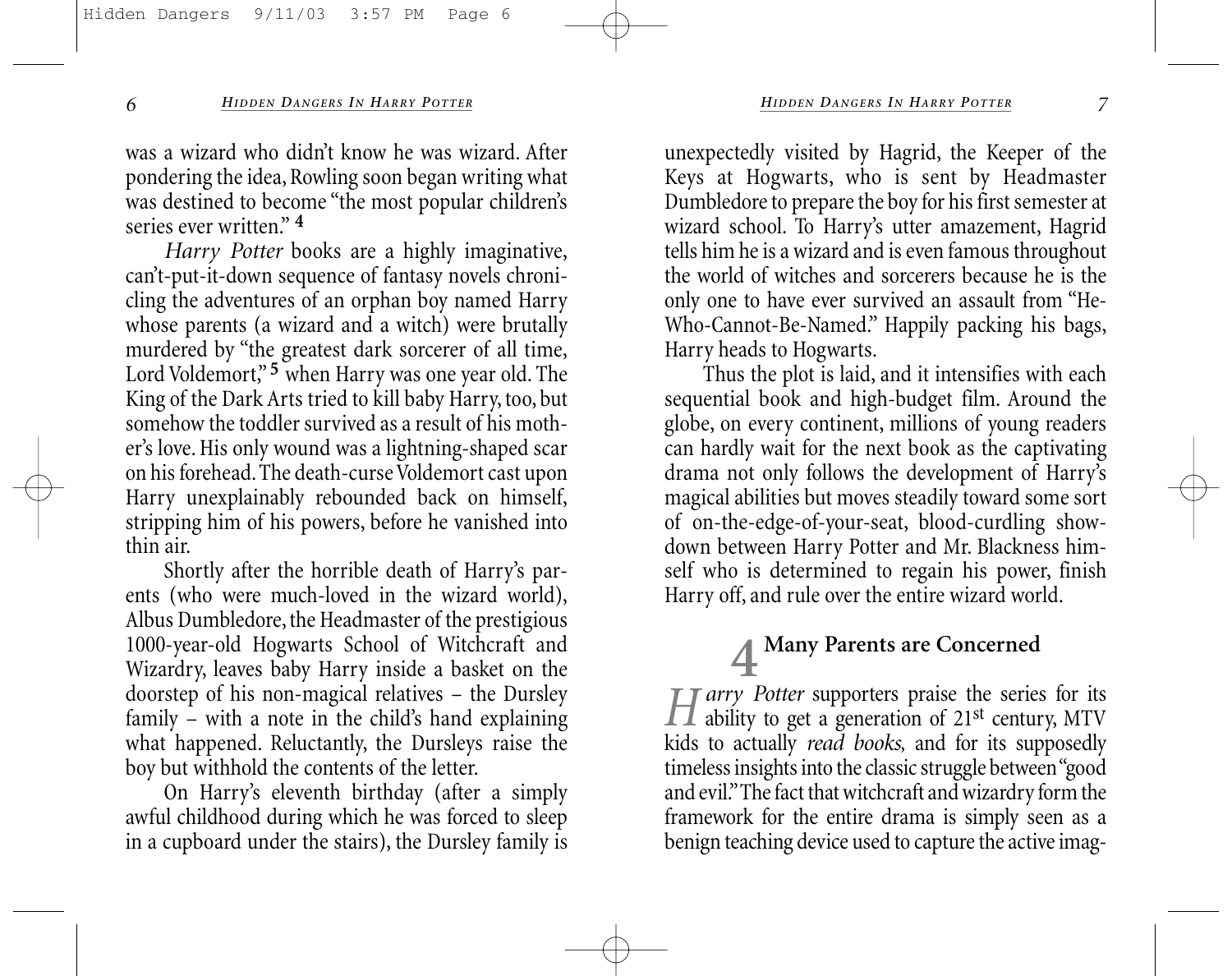inations of children, leading to moral lessons. This is why the novels are being introduced into the U.S. public school system and why some teachers are even decorating their classrooms Hogwarts-style. Beyond this, the series is touted as "good ol', harmless fun."

But is it all really harmless? If so, then why has the American Library Association ranked *Harry Potter* books as "the most challenged in the country," and why is it that "more parents have requested that Harry be banished from bookshelves" than any other book in U.S. history? **6** Here's the reason: Many parents are concerned about a dark side behind the craze. The purpose of this little book is not only to explore those concerns, but also to uncover a hidden menace behind the magic.

### **5 Problems and Muggle Messages**

First of all, the very beginning of the Potter drama blurs the line between fantasy and reality. *Harry Potter and the Sorcerer's Stone* opens with the Dursley family living in England and refers to actual places like Kent, Yorkshire, the Isle of Wight and the famous King's Cross subway station in London (from which Harry later catches a train to Hogwarts). The Dursleys are also portrayed as real people who fight traffic jams, watch the nightly news, own computers and VCRs and are incorrigibly prejudiced against anyone who practices magic.

In contrast to the stick-in-the-mud Dursley family is Albus Dumbledore, "the greatest wizard in the world,"<sup>7</sup> whose "blue eyes were light, bright, and sparkling behind half-moon spectacles." **8** Albus first appears out of nowhere–by using supernatural power –as a representative of a vast and adventuresome underworld filled with hidden knowledge. Harry's life also blazes with adventure and intrigue, except when he returns from a semester at Hogwarts to spend the summer with the unimaginative Dursleys.

Here's a key point: Throughout the Potter drama there is a definite contrast made between friendly, exciting and intelligent wizards who have access to supernatural power – like Dumbledore, Harry, and his friends – and stuffy, boring, unintelligent "members of the non-magical community"**9** whom all wizards refer to as *Muggles.* The idea being communicated to kids is: Being a wizard like Albus Dumbledore or Harry Potter is fun, cool and exciting, while being part of "the dark Muggle world" **10** and seeing through "Muggle eyes" **11** is the pits.

Are children being confused by this mingling of facts with fiction? *Yes they are.* Rowling herself confessed to *Newsweek*:

"I get letters from children addressed to Professor Dumbledore, and it's not a joke, begging to be let into Hogwarts, and some of them are really sad. Because they want it to be true so badly they've convinced themselves its true." **12**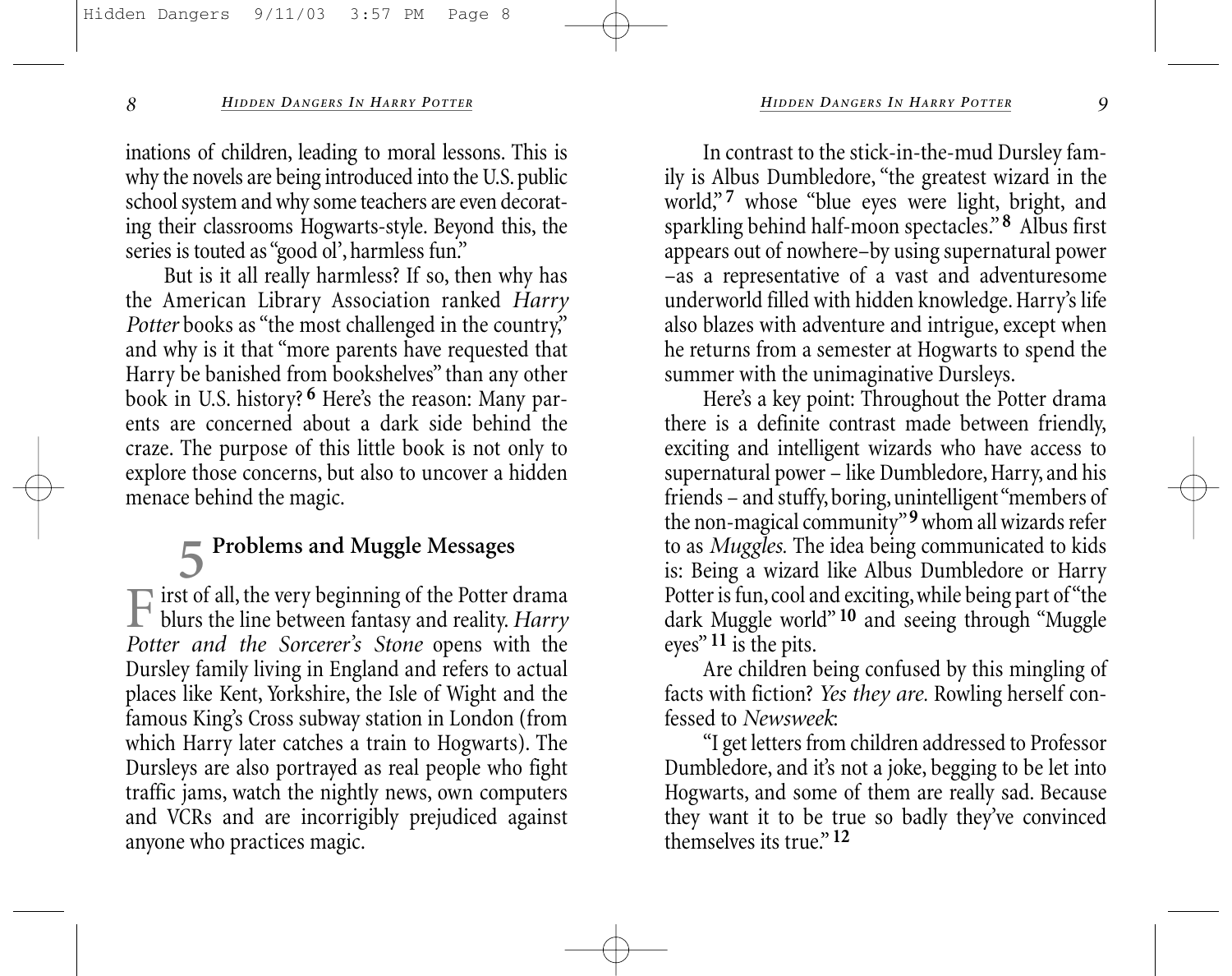How about *Harry Potter's* Wizards vs. Muggles message? "The ordinary person is typified as being bad because they have no (magic) powers, and heroes are the people who are using the occult. [This] is an inversion of morality...."<sup>13</sup>

Thus children are not only being confused by *Harry Potter*, but they are also reading books that turn moral standards upside down by portraying witches as wise and all non-wizards (Muggles) as stupid.

### **6 Real Witchcraft**

Next point: Witchcraft. It's true, Rowling's series is filled with fantastic things kids know don't exist, like fire-breathing dragons, goblins, elves and even a sporting event called Quidditch where wizard teams compete on flying broomsticks. Yet beyond the obvious fantasy, Potter books are also jam-packed with mysterious information about witches, warlocks, sorcerers, crystal balls, spells, curses, potions, charms, numerology, divination, astrology, palmistry, out-ofbody travel, and communication with spirits–all of which reflect actual beliefs and practices in the real world of both ancient and modern occultism.

In fact, much of the occult information inside the Potter novels is so real that during one call-in radio interview Rowling was asked by an eager inquirer if she herself was a member of the "Craft."When she said

no, the caller replied, "…you've done your homework quite well." This man then expressed his deep love for *Harry Potter* because it not only portrayed his own beliefs positively but also made his daughter more comfortable with his involvement in real witchcraft. **14**

This cannot be overemphasized: Many of the occult practices so tantalizingly depicted in *Harry Potter* are actually performed by living members of the black arts throughout the world. Potter books are also speckled with the names of real historical people, like Nicholas Flamel, **15** a French alchemist who lived in the 1300s, **16** and Adalbert Waffling, whose book, *Magical Theory,* is on Harry's list of required reading at Hogwarts. **17** Adalbert Waffling was a real person convicted of practicing real sorcery in A.D. 744- 745 and was imprisoned in the monastery of Fulda. **18** Thus Rowling, a graduate of mythology studies from Exeter University in England, is not only an imaginative writer, but a thorough researcher, with "an extremely well-developed and sophisticated knowledge of the occult world, its legends, history and nuances." **19** In another interview on *The Diane Rehm Show*, Rowling admitted that fully one-third of her material is based on actual occultism. **20**

The most popular form of real occultism now spreading rapidly around the globe is Wicca witchcraft, or simply, the "Craft." Its adherents literally call themselves "wiccans," "witches," or "wizards." Countless books such as *The Wicca Source Book*: *A*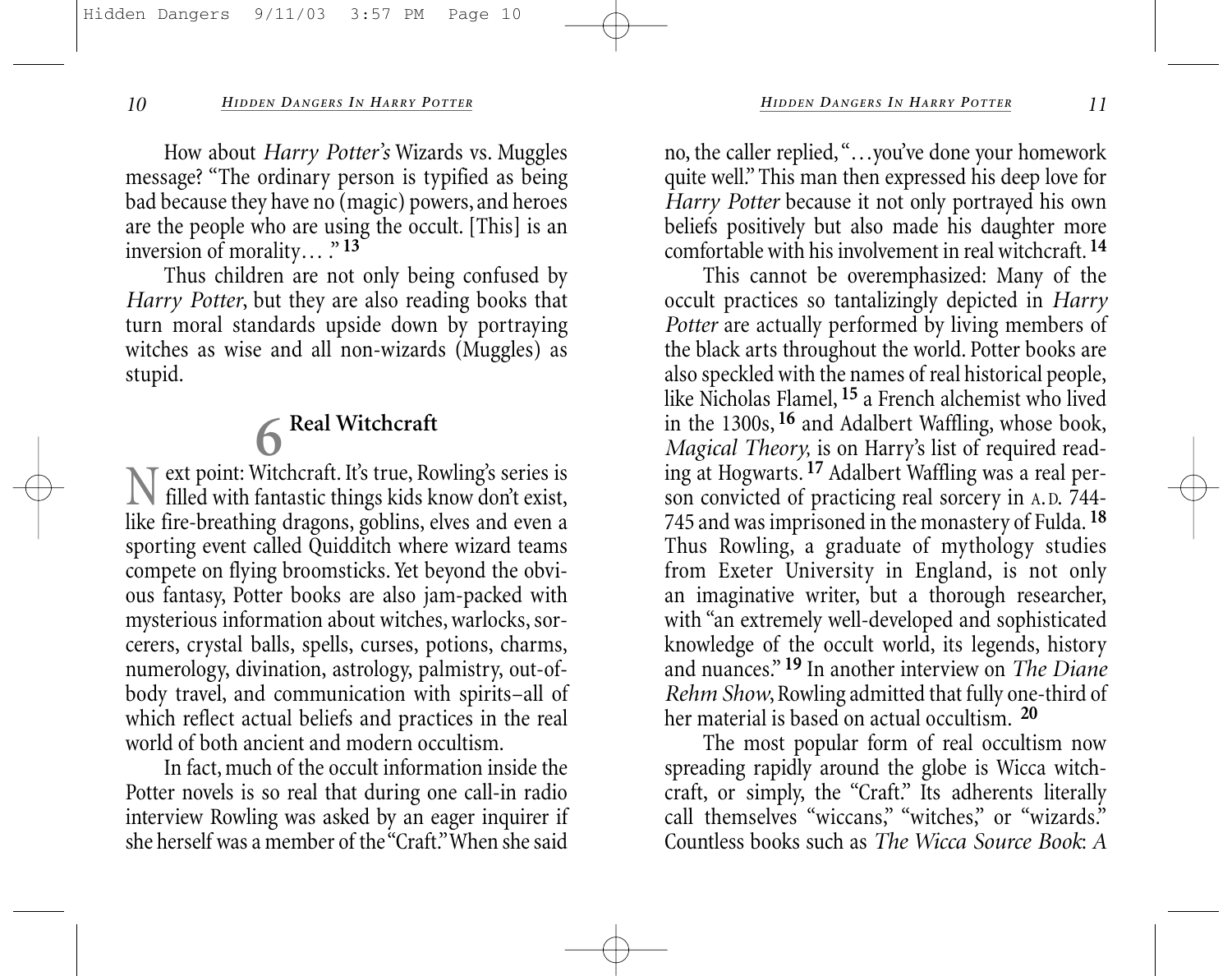*Complete Guide for the Modern Witch* by wellknown witch Gerina Dunwich (1988), or *Witchcraft: Exploring the World of Wicca* by Craig Hawkins (1996), explain this mysterious, real-life, growing movement. In the U.S. alone, the sale of occult books (in bookstores or online) has become a multi-million dollar industry.

What makes real witchcraft so appealing today –especially to young people from broken homes who are searching for guidance–is its claim to offer a degree of personal power, strength-to-cope, adventure, and inner fulfillment not accessible to the average Joe (the uninitiated). Wicca says all of these perks come through access–via occult techniques–to supernatural powers which trained witches can "tap into." Such power supposedly comes from three primary sources: From within oneself, from nature, or from contact with the spirits of dead people. *That's what Harry Potter's life is all about.* He's a young wizard-in-training studying occult techniques at Hogwarts who becomes increasingly powerful through learning the arts of the "Craft."

# **7 Fiction Affects Children**<br>know, *Harry Potter* is mostly fiction, but does this

I know, *Harry Potter* is mostly fiction, but does this<br>mean it has *no effect* on its readers? The truth is:<br>Eitien is a tenum of a summinister of idea until *Fiction is a powerful communicator of ideas which can affect human behavior*. One need only think of John Bunyan's immortal classic, *The Pilgrim's Progress* (1684). Bunyan's book is an imaginative allegory about a young man named Christian who leaves the City of Destruction and embarks on a dangerous journey toward the Celestial City (representing Heaven). Along the way he encounters friends–like Prudence, Piety, Hopeful, and Faithful–and subtle foes –such as Worldly Wise Man, Ignorance, Flatterer, Vain Confidence, and Giant Despair who lives in Doubting Castle.

As Christian meanders along the Narrow Way, he eventually meets a hideous, scaly fiend named Apollyon (who represents the Devil). After a fierce fight, Christian finally pierces the fiend's heart with his Sword (representing the Bible), delivering the death blow. Of course, *The Pilgrim's Progress* is also entirely fiction, yet for over 300 years it has inspired young people to turn from sin and to live upright, righteous lives by the grace of God.

# **8 Potter Fans Turning to Witchcraft**<br> **8 F T** ow does *Harry Potter* affect young people?

How does *Harry Potter* affect young people? Obviously, its impact is varied, and it's true, there are positive lessons within its pages about the struggle between good and evil, yet Robert Night of The Family Research Council warns that in the midst of the fun and magic, *Harry Potter* also "gives children an appetite for the occult." **21**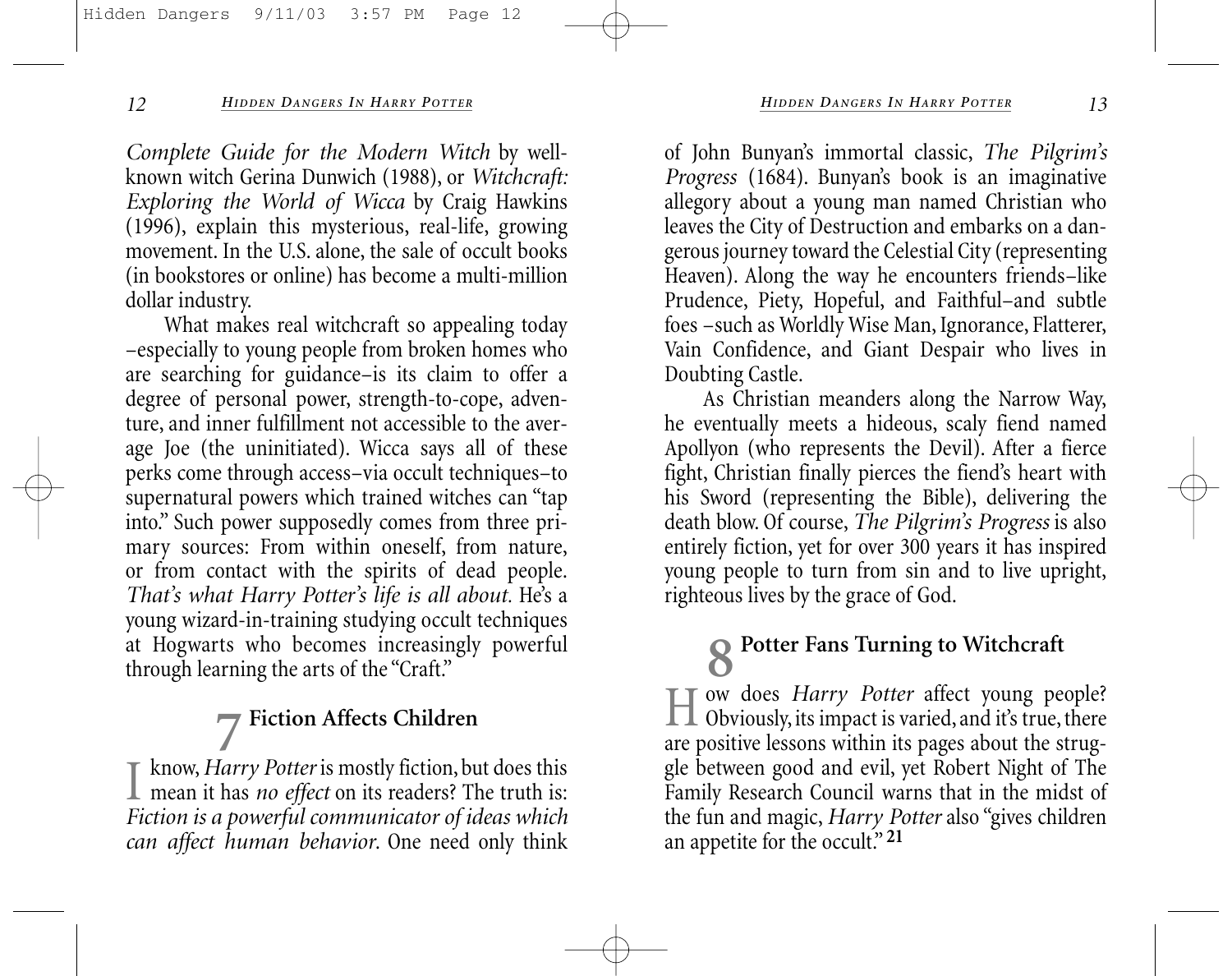Here's proof: The Pagan Federation, a well-organized promoter of Wicca in England, **22** finally decided to appoint a special youth officer to deal with the "flood of inquiries following the success of the *Harry Potter* books." **23** A British publication,*This is London,* reported the phenomenon in an article titled, "Potter Fans Turning to Witchcraft," in which the Federation's official media officer, Andy Norfolk, explained:

"In response to increased inquiries coming from youngsters we established a youth officer… It is quite probably linked to things like *Harry Potter, Sabrina the Teenage Witch* and *Buffy the Vampire Slayer*. Every time an article on witchcraft or paganism appears, we have a huge surge in calls, mostly from young girls." **24**

Kids themselves have testified how *Harry Potter* has drawn them toward witchcraft:

"I thought the story really made you feel like you could be a witch or a wizard."–Lily, eleven years old. **25**

"I like what they learned there [at Hogwarts] and I want to be a witch." –Gioia Bishop, ten years old .**26**

### **9 From Fantasy to Dangerous Reality**

 $\blacksquare$  are's one way a young person can transition from Harry's world into real witchcraft: Joe Teenager loves *Sorcerer's Stone*,*Chamber of Secrets, Prisoner of Azkaban*, and all the other *Potter* books. As Joe is

increasingly hooked by Rowling's intensely dramatic story-telling abilities, the magical world of Harry Potter seems awesome compared to his unhappy, boring life in a single-parent home with an alcoholic mother and mean brother. One dark night (after another bout with Math and English), Joe quietly sits down before his refurbished Sony computer, boots up, logs onto the Net through an inexpensive dial-up connection, and goes to a search engine. In the blank field he pecks,  $H(\mathbb{A})R(\mathbb{R})$   $P(\mathbb{O}(\mathbb{T})T(\mathbb{E})R)$  and clicks, "Find." As the search engine instantaneously scours the vast world of internet cyber space, it quickly registers 4,240,000 (I just did it) Potter-related web sites to surf around in.

Of course, Joe finds Warner Brother's official site filled with fantastic images of Hogwarts and the magical world of the homely, dark-haired, orphaned wizard-boy with big spectacles (whom he can relate to). Yet in the midst of apparently harmless fun, Joe becomes curious to learn about real witches and the actual things his spell-casting hero is into. Returning to the search, he types in,  $(W(I)T(C)H)$ , which quickly registers 2,310,000 web site options. The very first site reads, "We are the right place for all your Witchcraft, Wiccan, Pagan, Occult, and ritual supplies … receive our free catalog." With a click he enters an online store with 4,000 fascinating occult products easily shipped UPS Ground Services and paid for by Visa, MasterCard or Pay Pal.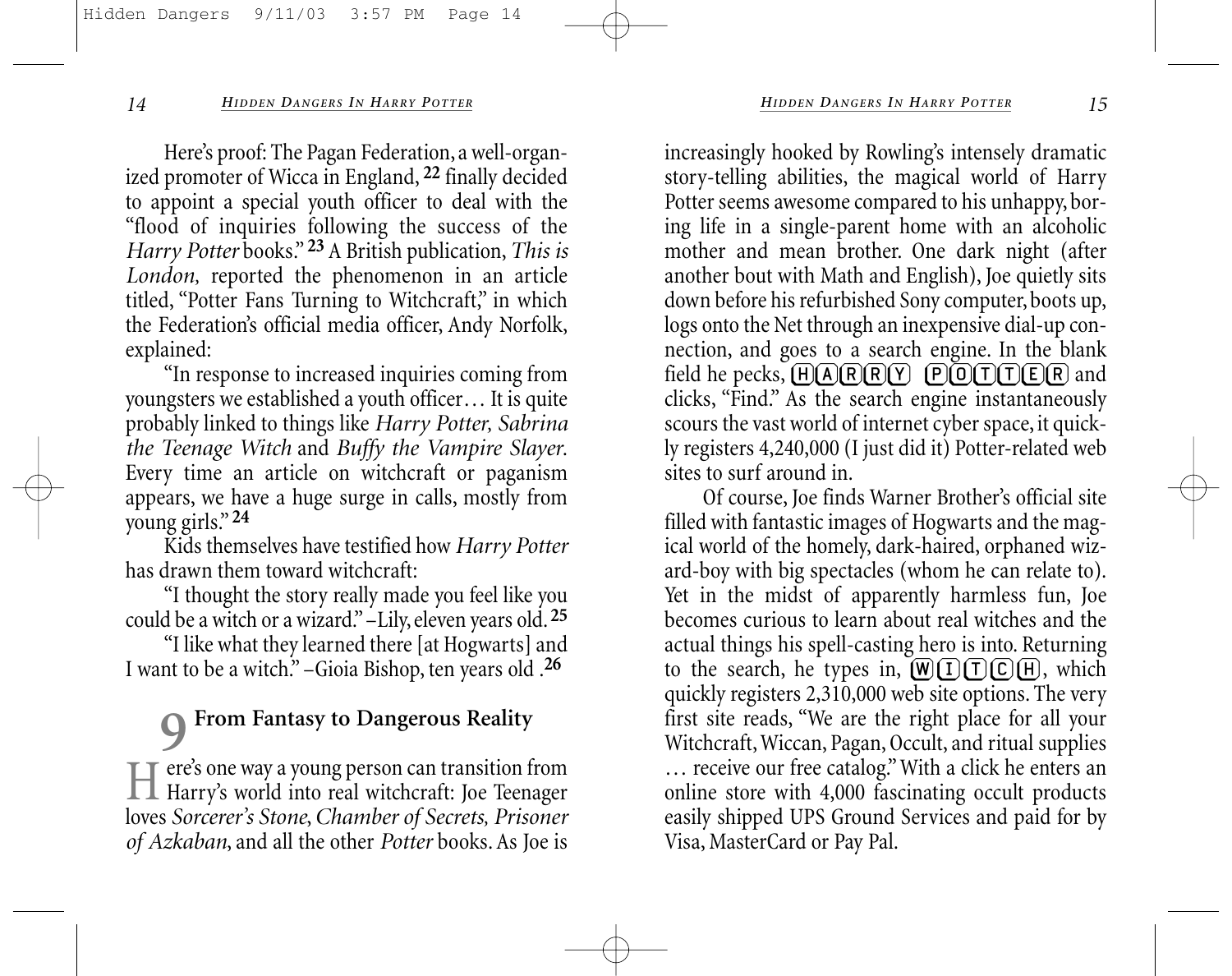After a bit more surfing, Joe discovers other witchcraft books that specifically target his age group, such as *Teen Witch: Wicca for a New Generation* by Silver Ravenwolf (Llewellyn Publications, 1998), or *Spellbound: The Teenage Witch's Wiccan Handbook* (Ulysses Press, 2002). One reviewer commented, "*Spellbound* is a great book for teens who are still unsure of the religious path they want to follow. It gives a good background of where Wicca originated, tells of ancient traditions and then gives suggestions on how teens can incorporate these ideas into their lives in the 21st century."

*Hmm*, Joe ponders. After thinking for a few moments, he logs onto one of many online booksellers and orders a copy of *Teen Witch* which he can informatively read along side of *Harry Potter and the Order of the Phoenix.* After finishing *Teen Witch*, Joe surfs a bit more. Soon he discovers one of many online "Simple Steps to Becoming a Witch" study courses claiming to offer him supernatural power to cope with his unhappy life, deal with his mother's alcoholism, cast a spell on his nasty brother, and even entice a girl he may like. He chooses one, zips through it, and soon becomes a real initiate, thus joining thousands of other curious and unhappy teenagers intrigued by the idea of becoming powerful wizards-in-training, *just like their hero, Harry Potter.*

Richard Abanes, author of *Harry Potter and the Bible: The Menace behind the Magick,* warns:

"Ultimately, only a short distance needs to be covered in order to cross over from Harry's world into the realm of real occultism." **27**

Linda Beam with Focus on the Family echoes a similar concern:

"Any time the dark side of the supernatural world is presented as harmless or even imaginary, there is the danger that children will become curious and find out too late that witchcraft is neither harmless nor imaginary." **28**

#### **10 What Does the Bible Say?**

 $\prod$  is time to shift into the sobering reality of what the Bible literally says about "wizards," "witchcraft,"  $\mathbf{T}$  t's time to shift into the sobering reality of what the and "sorcery." Unlike the Potter series, it describes no battle between good and bad wizards; between practitioners of "white magic" (Albus Dumbledore or Harry Potter) and those who have yielded to the "dark side" (Lord Voldemort). And all "non-magical folks" are certainly not classified as "Muggles."Yet there is a real dark side created by a non-fictitious Sinister One – a being vastly more wicked than "He-Who-Cannot-Be-Named."

The exact word, "Wicca," is not in the Bible, but there are many references to "witches," "wizards," "witchcraft," and "sorcery." It seems the "Craft" has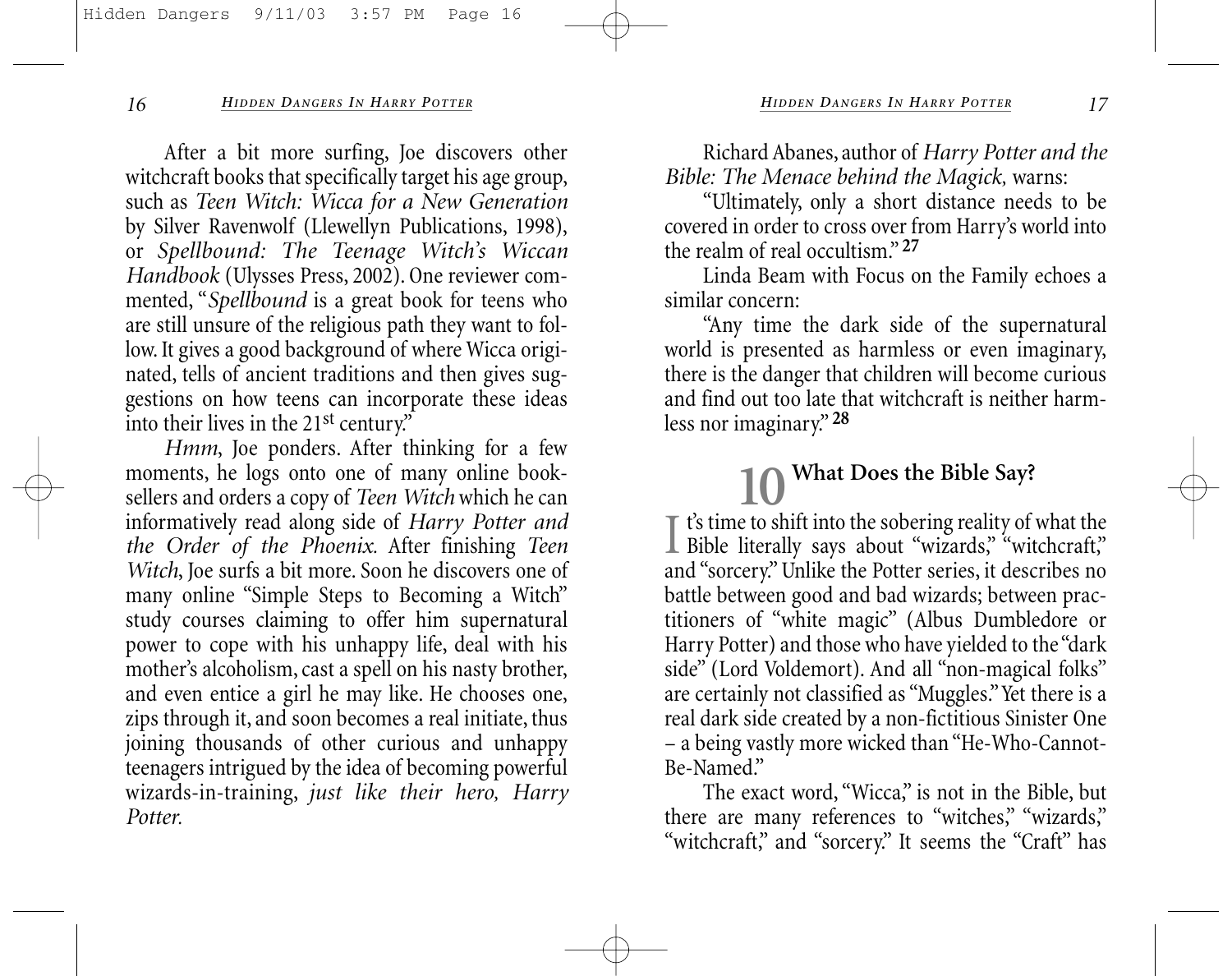been around for centuries, and even in Bible days there were witches and wizards living near the Israelites. Are any of these occult practitioners presented as wise, insightful adventurers like Albus Dumbledore whose "blue eyes were light, bright, and sparkling behind half-moon spectacles?" Far from it!

Here's a brief survey of just a few Old Testament passages:

- "You shall not permit a sorcerer to live"(Exodus22:18).
- "Regard not them that have familiar spirits, neither seek after wizards, to be defiled by them: I am the LORD your God" (Leviticus 19:31, KJV).
- "A man also or woman that hath a familiar spirit, or is a wizard, shall surely be put to death: they shall stone them with stones: their blood shall be upon them" (Leviticus 20:27, KJV).

Now for the New Testament:

• "Now the works of the flesh are evident … sorcery … those who practice such things will not inherit the kingdom of God" (Galatians 5:19-21).

These are from "Revelation," God's last book at the end of the Bible:

• "But the cowardly, unbelieving, abominable, murderers, sexually immoral, sorcerers, idolaters, and all liars shall have their part in the lake that burns with fire and brimstone, which is the second death" (Revelation 21:8). • "But outside are dogs and sorcerers and sexually immoral and murderers and idolaters, and whoever loves and practices a lie" (Revelation 22:15).

There's no getting around it. God's Word categorically condemns sorcery and witchcraft in the strongest language possible. In the Old Testament, *all* witches were to suffer the death penalty. The New Testament says they will "not inherit the kingdom of God." In Revelation, sorcery does not lead to an exciting life of fantastic adventures through accessing supernatural powers unavailable to Muggles, but to an infernal place in "the lake that burns with fire and brimstone,which is the second death."And again, the Bible doesn't differentiate between white and dark magic. In Scripture, even Hogwarts itself leads to hell.

Why are sorcery and witchcraft so bad anyway? Is God the ultimate Muggle-in-the-Sky who enjoys preventing us from learning the secrets of the universe and from having fun? Not at all! Rather, He is the Supreme Lover of our souls who sees hidden dangers beneath the magic. The Bible condemns sorcery because God wants to protect us from real dark forces led by a very real–yet invisible–being whose power, cunning and expertise in deception make Lord Voldemort look like a mini-action figure on a Toys "R" Us shelf (which is all he is anyway).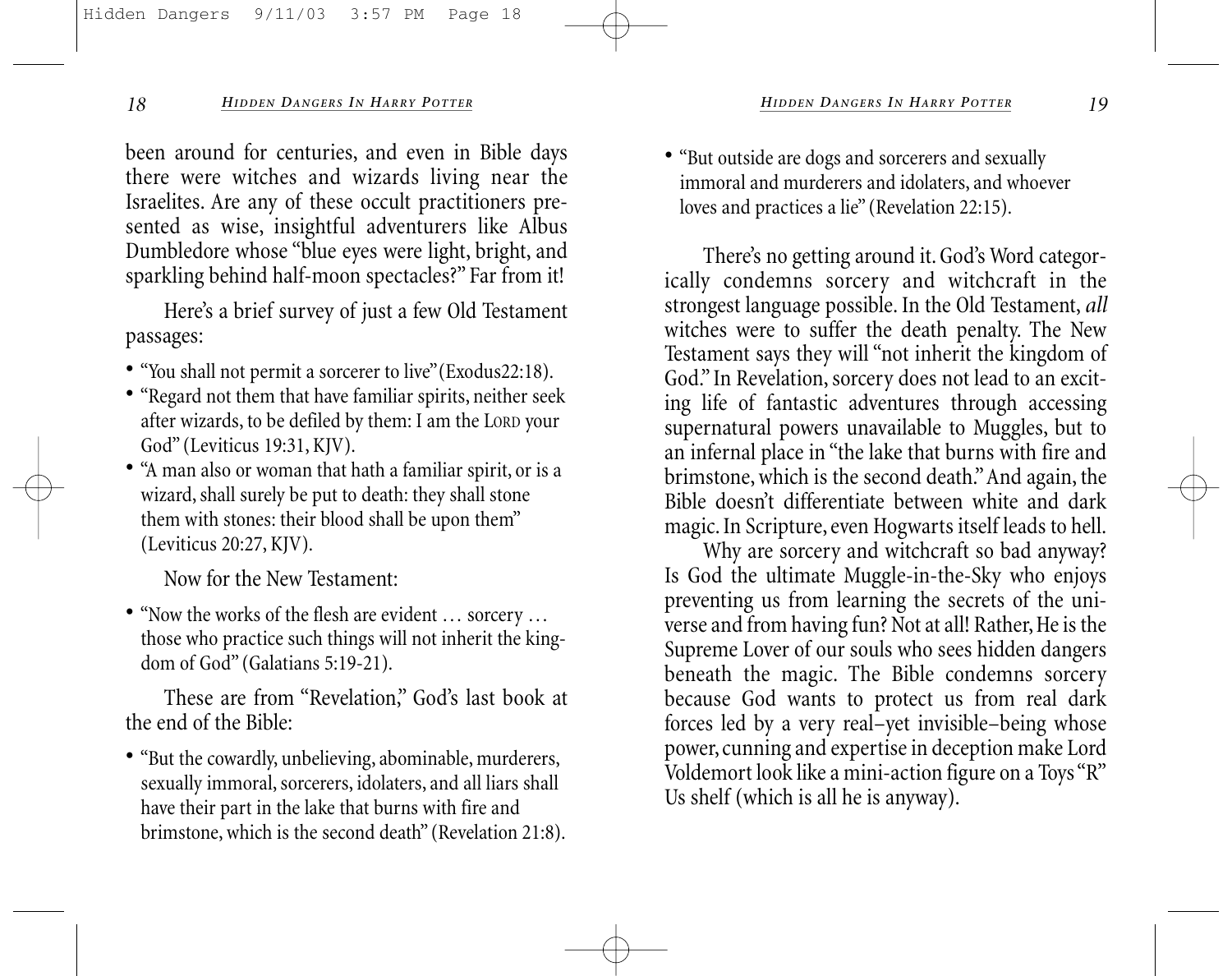## **11 A Cosmic Conflict**

I t's important to understand the big picture. Billions<br>of eons ago, the Creator of the Universe decided to  $\perp$  of eons ago, the Creator of the Universe decided to make a group of highly-intelligent and powerful beings called Angels. One angel's name was Lucifer, meaning "Light Bearer," who was the highest of them all. Lucifer and his angel friends were holy, good, gentle, happy, and filled with love for each other and for their Maker. The Bible says,"God is love" (1 John 4:8), and each angel was content to reflect His love like sunlight throughout illimitable space.

That is, for a while. Mysteriously–no one can explain it–Lucifer became dissatisfied with his angelic position. The Lord later said of him,"Your heart was lifted up because of your beauty; you corrupted your wisdom for the sake of your splendor" (Ezekiel 28:17). Inside the secret chambers of his heart, the Shiny One became proud. He yielded to the neverbefore-experienced phenomenon of *self-exaltation* in contrast to *humble God-exaltation*. Lucifer wanted power–the Power of God Himself. The Word says, "For you have said in your heart, I will ascend… I will exalt …I will be like the Most High" (Isaiah 14:13, 14.). This is how the Light Bearer became the Dark One. God then changed his name to Satan, meaning "adversary."

"And war broke out in heaven…" (Revelation 12:7). A cosmic battle erupted between Lucifer and

some of the angels against God and loyal angels. "… but they [the rebel angels] did not prevail, nor was a place found for them in heaven any longer. So the great dragon was cast out, that serpent of old, called the Devil and Satan, who deceives the whole world; he was cast to the earth, and his angels were cast out with him" (Revelation 12:8,9).

Right after the Great Rebellion, the Infinite Creator carried out His plan to create another nonangelic order of beings called Humans, formed "in the image of God" (Genesis 1:27). In an exercise of awesome power, the Magnificent One made the earth, the sky, the sea, all the animals, birds, fish, and finally a man and a woman."For in six days the LORD made the heavens and the earth, the sea, and all that is in them, and rested the seventh day" (Exodus 20:11). God also created a beautiful Garden called Eden, and in the midst of it He planted "the tree of the knowledge of good and evil" (Genesis 2:9). This tree was to test the loyalty of Adam and Eve when Satan would come there to offer them its fruit.

To eat or not to eat, that was the question. It was obedience vs. disobedience, loyalty vs. rebellion, trusting the source of life vs. believing the rebel angel. "No bites" meant Adam and Eve would be content to humbly rely on God for their happiness and would be satisfied reflecting *His image*, while tasting the forbidden fruit meant following Lucifer, becoming proud, seeking to *reflect one's own image*, and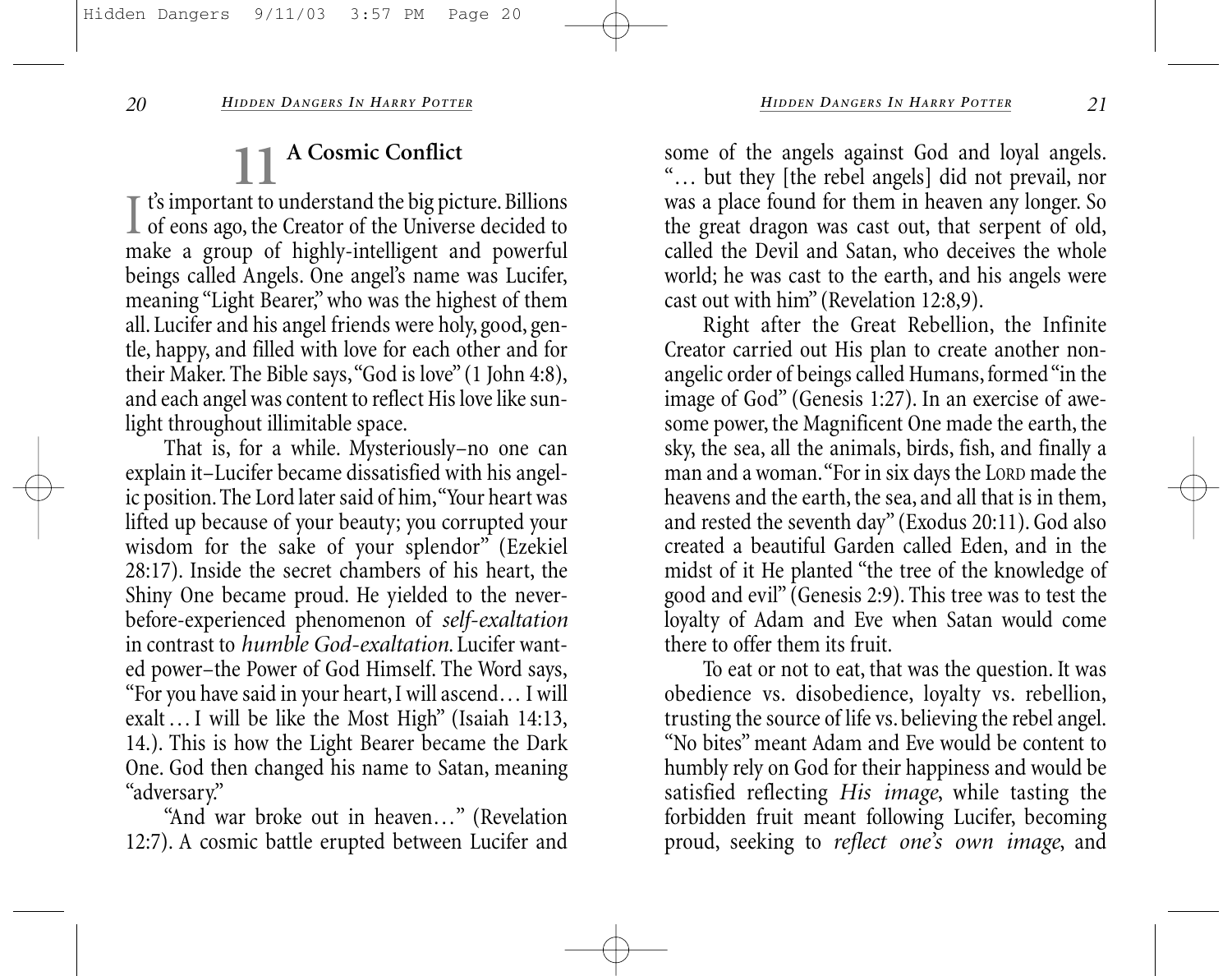searching for power–*the Power*–apart from their Creator. You know what happened. Adam and Eve sinned and failed the test (Genesis 3:1-6), thus plunging the entire human race–including their descendants–into the midst of an ongoing, life-or-death, cosmic struggle between God and loyal angels against Lucifer and his evil angels.

## **12 Deadly Fallen Angels**

Let's go back to witchcraft. According to the Bible,<br>Satan and his fallen angelic comrades now inhab-<br>it the invisible grad and an according the political it the invisible world and are constantly seeking to mislead human beings with their deceptions, just like the devil duped Eve at the forbidden tree. One of these delusions is, *"the sin of witchcraft"* (1 Samuel 15:23). In essence, witchcraft is a sophisticated occult science that claims to offer human beings special access to the world of supernatural powers–*the Power*–apart from humble submission and obedience to the Creator, the Source of life. Thus it caters to the very same pride and self-exaltation which turned Lucifer into the devil.

Witchcraft also claims access to special powers through contacting "the spirits of dead people" –spirits who supposedly seek to help us along the path to hidden knowledge. But it's all a trick. All spirits contacted through the techniques of the "Craft" are not the friendly ghosts of your Uncle Bill or Aunt Sue, but are really "the spirits of devils, working miracles…" (Revelation 16:14, KJV). Whatever these sly, invisible entities may say, their ultimate goal is not our enlightenment, but our destruction. *This is why God warns us so strongly against witchcraft*. The Lord created us and loves us still–in spite of our sins–and longs to protect us from being invaded by highly intelligent, tricky, *yet deadly fallen angels.*

*Harry Potter and the Goblet of Fire* climaxes with a nightmarish death-dual between Harry Potter and Lord Voldemort, a frightful being with a "snakelike face" and "red eyes glinting through the darkness." **29** Aided by a swarm of gruesome Death Eaters (his followers), Voldemort advances for the kill. As Harry desperately fights a losing battle and death stares him in the face, suddenly the "smoky shadow of a young woman" materializes and the stunned hero finds himself gazing "into the ghostly face of his mother. 'Your father's coming …' she said quietly, 'Hold on for your father… it will be alright… hold on…' And he came… first his head, then his body… the smoky, shadowy form of James Potter blossomed from the end of Voldemort's wand." **30** Through techniques he learned at Hogwarts and *emergency help from the spirits of his dead parents*, Harry again escapes Voldemort's grasp.

Thus *Goblet of Fire* portrays the real occult practice of communication with the dead. Although inserted within the fantasy, its subtle message to chil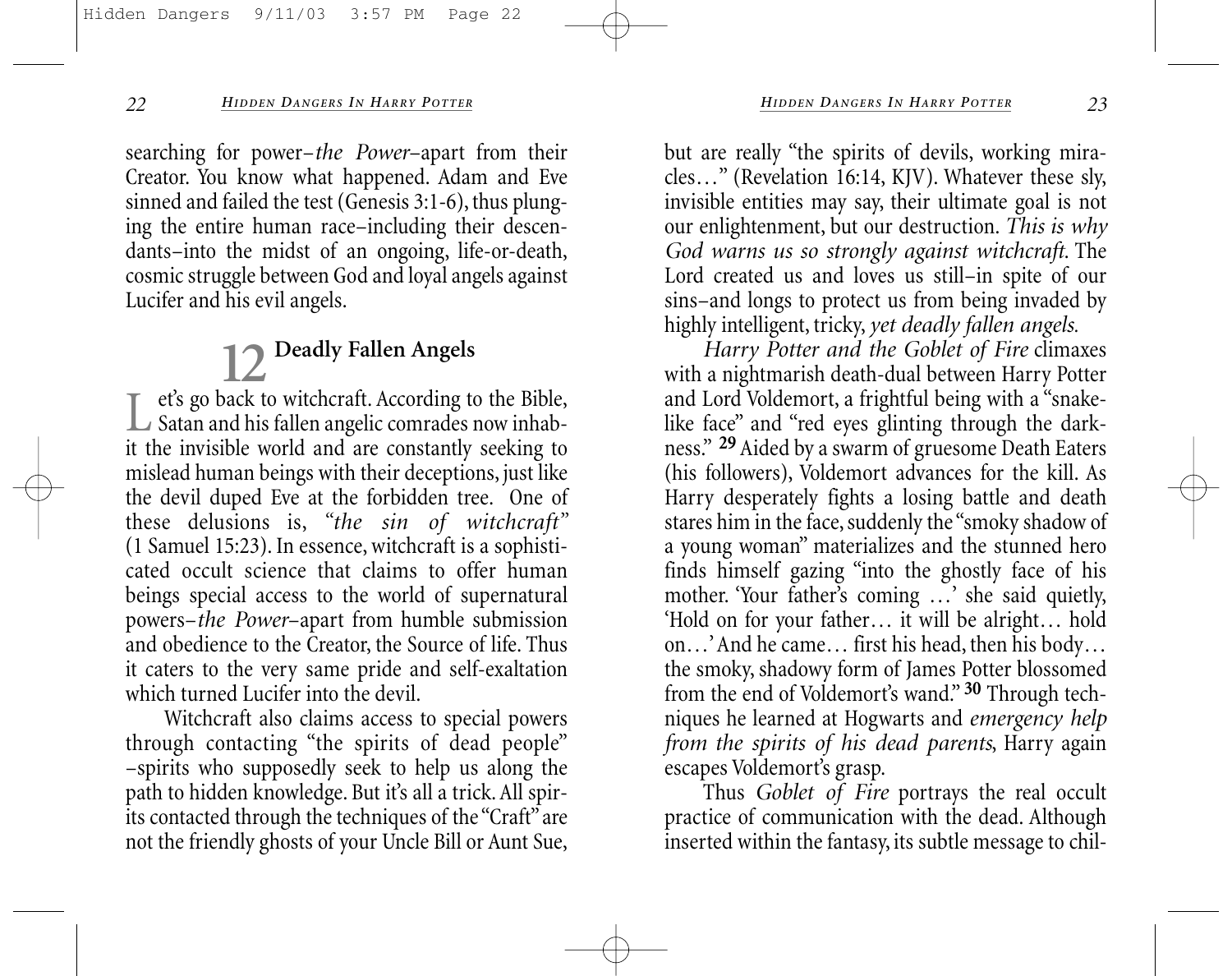dren is, when you're in a pinch, the ghosts of dead loved ones can help you. And such an idea is not so unbelievable today, especially when kids are also watching the popular TV series, *Crossing Over with John Edwards*, which regularly features Mr. Edwards talking to real spirits on the "Other Side."

## **13 Real Occult Practices Listed**

The Bible's most comprehensive list of occult prac- $\perp$  tices is found in the book of Deuteronomy:

"When you come into the land which the LORD your God is giving you, you shall not learn to follow the abominations of those nations. There shall not be found among you anyone who makes his son or his daughter pass through the fire, or one who practices witchcraft, or a soothsayer, or one who interprets omens, or a sorcerer, or one who conjures spells, or a medium, or a spiritist, or one who calls up the dead. For all who do these things are an abomination to the LORD, and because of these abominations the LORD your God drives them out from before you. You shall be blameless before the LORD your God" (Deuteronomy 18:9-14).

These are the exact same practices described in *Harry Potter* – "witchcraft," "spells," and communication with "the dead," it's all there. Hogwarts, Hagrid, Dumbledore and Voldemort's Death Eaters may be fictitious, yet these occult activities surely aren't. They've been occurring for centuries among the "nations." And again, in the Bible there's no distinction between good wizards like Albus Dumbledore and evil ones who have yielded to the Dark Side. No, they're all dark, and "*all* who do these things are an abomination to the LORD."

In Deuteronomy 18:9, God strictly warned His ancient people not even to "*learn*" about dangerous occult practices, yet this is happening right now all over Planet Earth through J.K. Rowling's fantasymixed-with-reality books. Kids *are*learning about the mysteries of the occult world when they read about Professor Binn's History of Magic class, Professor Snape's Potions class, Professor Flitwick's Charms class, Professor Trelawney's Divination class and the Restricted Section in Hogwarts library containing Black Arts books. Here lies *the poison within Harry Potter.* Yet most parents aren't concerned because at least kids are reading, the books are fun, they contain some good lessons, and they are even being used in the United States public school system as a teaching tool. The real Lord Voldemort must be quite pleased.

## **14 Revelation Warns of Global Sorcery**

If you believe the Bible, take note. God's last book<br>emphatically warns that through "*sorcery* all the  $\mathbb T$  f you believe the Bible, take note. God's last book nations were deceived" (Revelation 18:23). Dear friend,*that verse is not fiction.* It is describing a real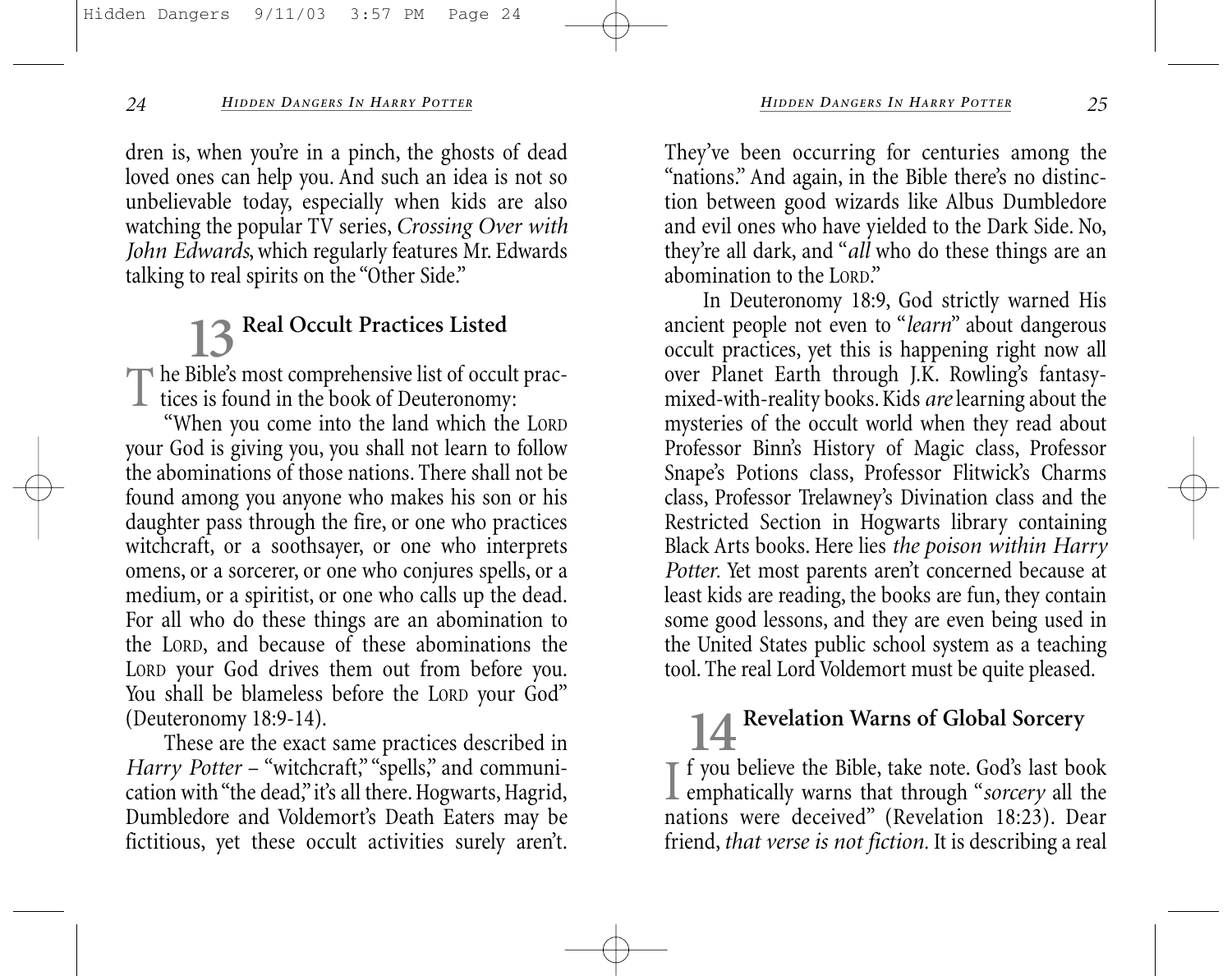world whose "nations" are deceived by sorcery originating from a non-fictitious devil. And this devil is too smart to be obvious. He works in darkness, hiding in shadows, to deceive the unwary step-by-step. His method: First the fun, then curiosity, next inquiry, then involvement, and finally, full submission to real supernatural powers bent on our destruction. God's word penetrates the future, "By your sorcery all nations were deceived."

Another prophecy says that right before the battle of Armageddon, Satan will unleash "spirits of devils, working miracles, which go forth to the kings of the earth and of the whole world, to gather them to the battle of the great day of God Almighty" (Revelation 16:14, KJV). Don't you see it? A global satanic tsunami is being described–a vast tidal wave of delusion–that will roll across the entire surface of Planet Earth before the Second Coming of Jesus Christ."And they gathered them together to the place called in Hebrew, Armageddon" (Revelation 16:16). At Armageddon, Satan's tsunami will dry up, but not before it has swept countless souls headlong into the jagged rocks of death.

## **15 Lucifer Behind the Spectacles**

I s Pottermania part of this current? Potter support-<br>ers say, "No way! They're just fiction, don't take s Pottermania part of this current? Potter supportthem so seriously!" But let me ask you three questions. First: Do you believe in a real devil? I imagine you would say, *yes.* Second question: Do you believe the occult practices listed in Deuteronomy 18 not only originate from this devil, but are real and dangerous? *Yes,* I hear you say again with possible reluctance. Ok. Now, since there is a real devil and since these occult practices definitely come from his satanic majesty, here's my last question: How likely is it that the real Dark Lord has *nothing to do* with the world's bestselling series of novels which have not only "mesmerized an entire generation of kids" **31** but also graphically portray the very black arts he himself originated? … Be honest!

If you were the Infernal One and one of your long-term goals was to sweep the entire world into the snare of real occultism, how might you do it? Here's one way. In the inner recesses of your "Chamber of Secrets," you might inspire a mesmerizing series of books and movies–especially for kids–that teach the dark arts under the guise of ghoulish giggles. And anyone who tries to swim against the tsunami or raise a red alert in the midst of Warner Brother's party, you would simply call a "Muggle"–yes, that's it–just an unimaginative, ignorant, party-pooping "Muggle."

Remember, tsunamis have hidden causes that lie beneath the waves. The same book of Revelation that warns about sorcery and a massive, end-time current of evil spirits, also refers to "the depths of Satan" (Revelation 2:24). Lucifer is ingenious. If he deceived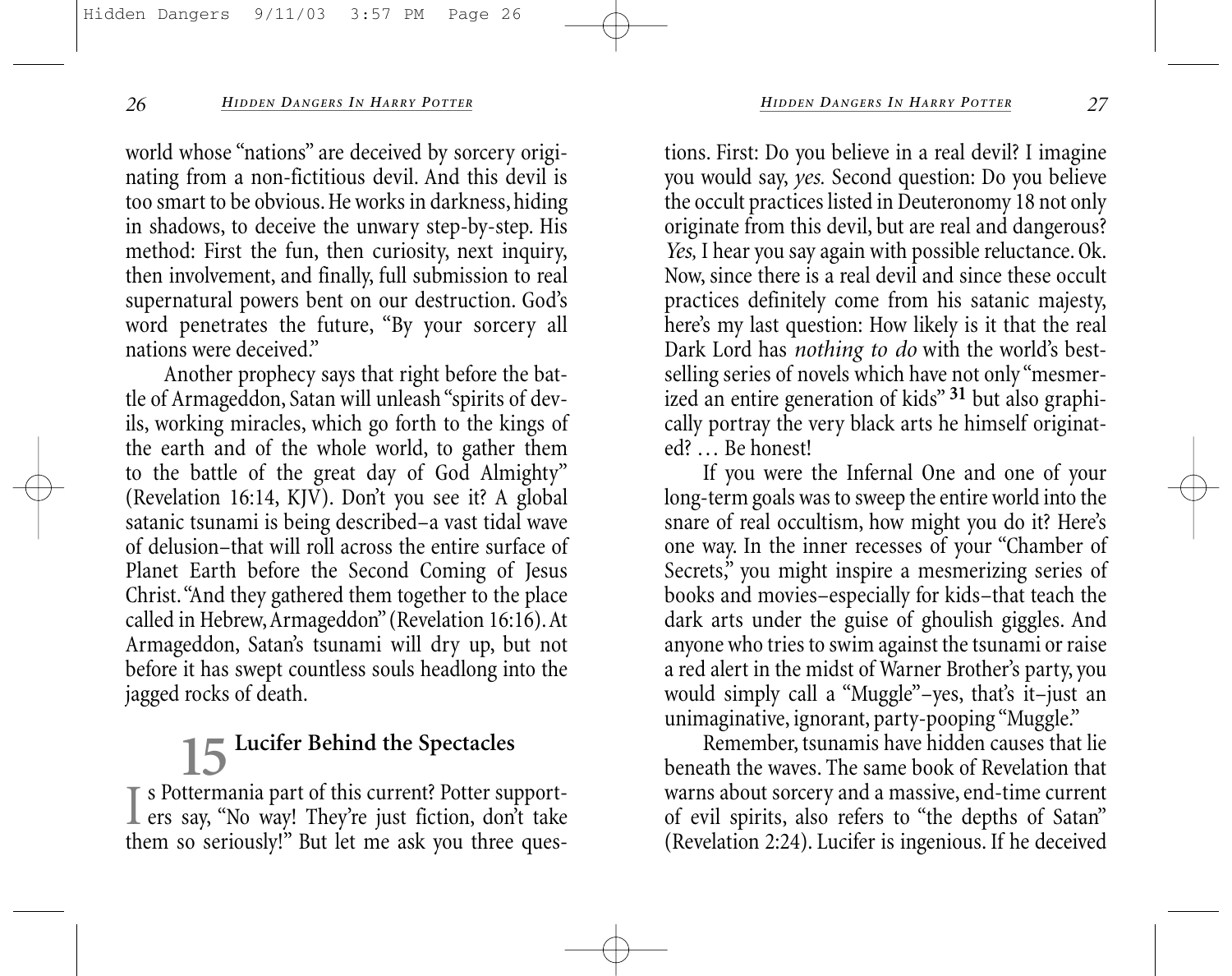holy angels in Heaven, how much more can he dupe 7-year-olds who innocently stand in long lines for hours waiting for the next *Harry Potter* book? Where do you think that "crystal clear" image of a young wizard-boy with big spectacles came from anyway when it mysteriously "strolled" into Joanne Kathleen Rowling's mind the day she rode that train? God knows.

## **16 Wholesome Alternatives**

I s there an alternative to *Harry Potter?* Yes, a won-<br>derful one. Instead of learning the black-artss there an alternative to *Harry Potter?* Yes, a wonmade-funny in the Potter books, Jesus Christ says, "…*learn from Me,* for I am gentle and lowly in heart, and you will find rest for your souls" (Matthew 11:29, italics added). Harry Potter lies, breaks rules regularly, has angry fits, and, most importantly, he doesn't even exist. Jesus Christ is pure, kind, gracious, humble, unselfish, *and real.* He loves children, youth, teenagers, young adults, and everyone else. Beyond this, He can provide real supernatural strength to cope with life's stresses. To all bruised young people who need a true friend to lean on, Jesus Christ Himself promises,"I will not leave you orphans; I will come to you" (John 14:18).

Instead of allowing our "sons and daughters" to learn dangerous occult ideas, God commands all parents to instill the words of sacred Scripture deep into their hearts. "You shall teach them diligently to your children," says the Lord Almighty (Deuteronomy 18:9-11; 6:6, 7). Therefore I recommend the Bible. It speaks of fantastic things – like Heaven, a Celestial City, and a New Earth where lions are as tame as kittens (see Isaiah 65:17, 25). It's not fiction, and it doesn't give kids nightmares like *Harry Potter and the Order of the Phoenix* (believe me, that book is *really* scary). True, its holy pages may not be as mesmerizing as *The Prisoner of Azkaban*, yet it describes a wonderful future that will be a lot more fun–and personally satisfying–than the most thrilling Warner Brothers movie about Hogwarts School of Witchcraft and Wizardry, *or real sorcery.*

If you want to read good fiction, I also recommend John Bunyan's,*The Pilgrim's Progress*. Modern young people need the character lessons in that book much more than imaginary portrayals of broomstick wizard sports. In *The Pilgrim's Progress,* while traveling the Narrow Way, Christian encounters dangers on every side (like kids do today), but learns to develop patience, humility, purity, honesty and faith in God – virtues sadly lacking in Harry Potter. Christian also discovers how to get rid of a terrible burden on his back. One day, after climbing a steep hill, he saw a lifted cross with the Son of God crucified there. After a full look in faith, the heavy burden fell off and rolled down the hill! He was freed from sin through the grace of Jesus Christ!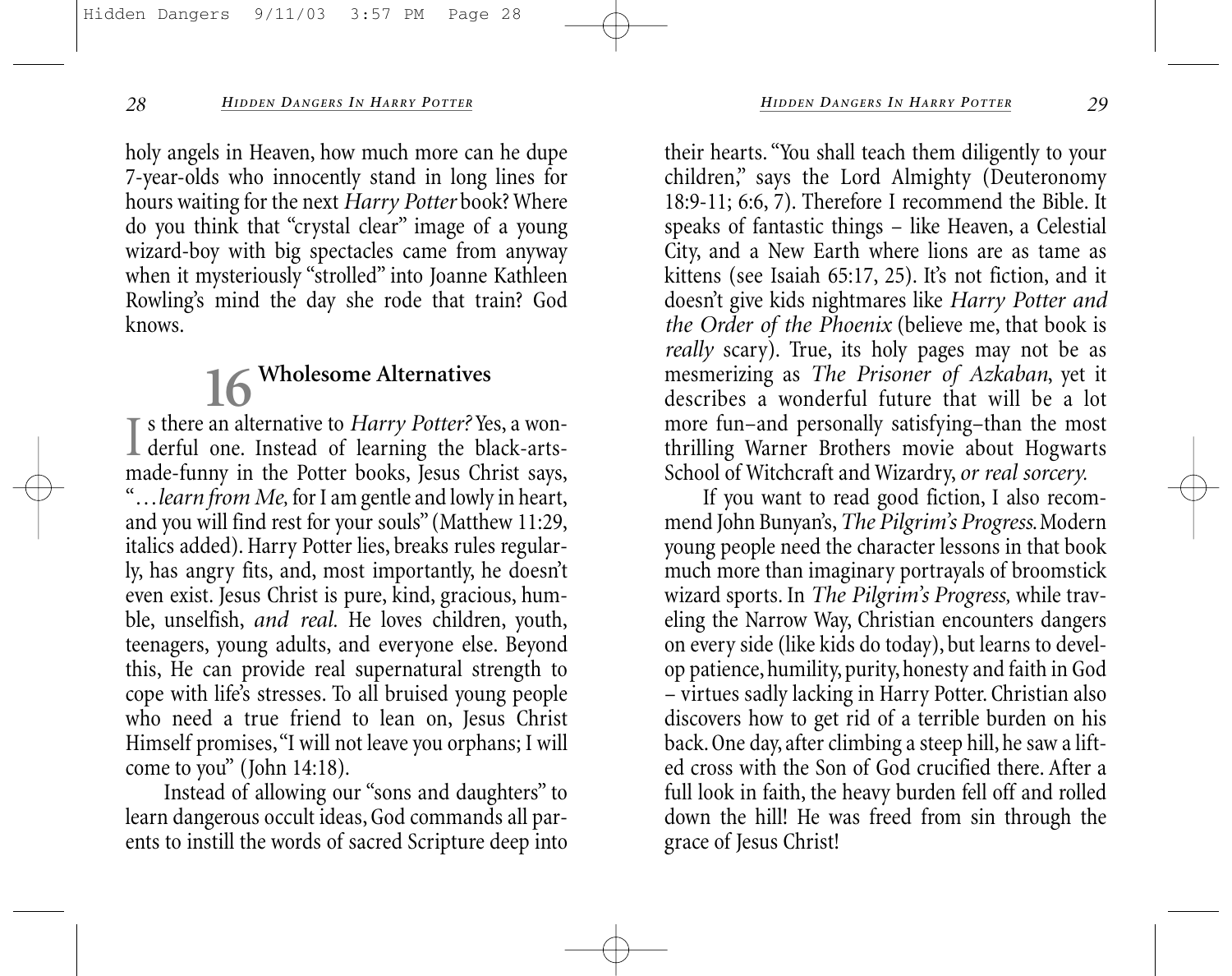## **17 The Love of Jesus Christ**

I in the very first Potter book, when the evil Lord<br>Voldemort propelled his death-curse against baby n the very first Potter book, when the evil Lord Harry, it bounced back, leaving a lightning-shaped scar on the child's face. Dumbledore remarked to a fellow wizard, "He'll have that scar forever." **32** Of course, this is pure fantasy. Outside Jerusalem, Jesus Christ was brutally assaulted by the real Dark One, beaten by the very human beings He came to save, and crucified on a tree. Before He took His last breath, He experienced the full death-curse of sin–"the sin of witchcraft" (1 Samuel 15:23), the sin of pride, the sin of seeking power apart from the Heavenly Provider, and the sin of every other evil thought and action.

There is only one kind of power God wants us to experience. It's safe, friendly, and grounded in truth. It's the very same power that motivated Jesus Christ to come down from Heaven, to bear our sins, and to humble Himself "to the point of death, even the death of the cross" (Philippians 2:8).

It's the power of love–of God's infinite love for us–made known through "the power of the Holy Spirit" (Romans 15:13) and the tears of the Crucified One.

Our Lord Jesus Christ will forever bear the marks of that death-curse on His forehead, hands and feet.

He thinks you were worth the price. *S.W.*

#### **Endnotes:**

- **1** *Time Magazine,* June 23, 2003, p. 67
- **2** *Newsweek,* June 30, 2003, p. 52.
- **3** *Harry Potter and the Bible: The Menace Behind the Magick*, by Richard Abanes. Horizon Books (2001), p. 21. J.K. Rowling, quoted in Reuters,"Harry Potter 'Strolled into My Head,'" July 17, 2000.
- **4** *Time Magazine,* June 23, 2003, p. 63
- **5** *Chamber of Secrets,* p. 4
- **6** *Time Magazine*, June 23, 2003, p. 63
- **7** *Chamber of Secrets*, p. 314
- **8** *Sorcerer's Stone,* p. 8
- **9** *Chamber of Secrets*, p. 341
- **10** *Prisoner of Azkaban,* p. 31.
- **11** *Chamber of Secrets*, p. 150
- **12** Malcolm Jones,"The Return of Harry Potter!,"*Newsweek* (Online), July 1, 2000, 4. Quoted by Abanes, p. 124.
- **13** Robert Frisken of Christian Community Schools Ltd. in Australia, quoted in the *Sydney Morning Herald*, March 27, 2001.
- **14** WMUR interview J.K. Rowling, Oct. 12, 1999, available at www.wbur.org. Quoted by Abanes, p. 24.
- **15** *Sorcerer's Stone*, p. 193
- **16** Maurice Magree,*Magicians, Seers, and Mystics*, (Kessinger Publications, 1997; transl. Reginald Merton, available at www.alchemylab.com).
- **17** *Sorcerer's Stone*, p. 66.
- **18** Leslie A. Shepard's, *Encyclopedia of Occultism and Parapsychology*, Detroit: Gale Research, 1991, Ch. 1, pp. 6-7.
- **19** Abanes, p. 24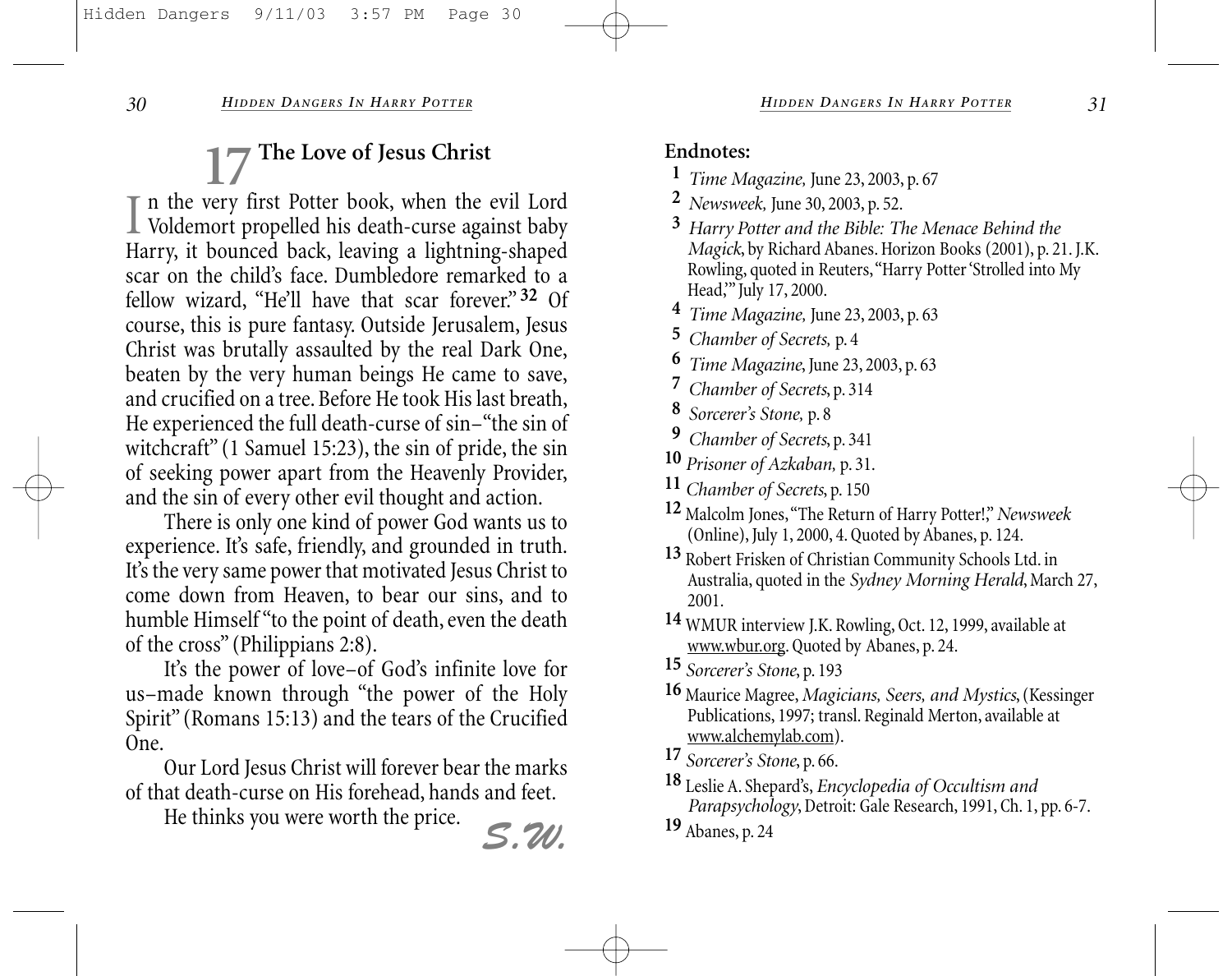- **20** Rowling interview on *The Diane Rehm Show*, WAMU, National Public Radio, October 20, 1999, available at www.wamu.org. **<sup>21</sup>** Robert Night, quoted in Deidre Donahue,"Are Parents
- Pushing 'Potter' on the Young,"*Tulsa World*, June 20, 2000; cf. *USA Today* article of the same title, available at
- 22 See www.paganfed.demon.co.uk
- **23** Reported in *This is London*, in an article entitled,"Potter Fans Turning to Witchcraft,"August 4, 2000, available at www.thisislondon.co.uk. Referenced from Abanes, p. 66.
- **24** Andy Norfolk, quoted in *This is London* (ibid).
- 25 Lily, "Reader Comments," http://hosted.ukoln.ac.uk/<br>stories/gallery/reviews/rowling/rowling-stone.htm.
- 26 Letters to the Editor, "What Readers Think about 'Goblet," San Francisco Chronicle, July 26, 2000, available at sfgate.com.
- **27** Abanes, p. 173.
- **28** Linda Beam, in an article entitled,"Exploring Harry Potter's World,"*Teachers in Focus*,Dec. 1999, available at www.focusonthefamily.org
- **29** *Goblet of Fire*, pp. 659, 660
- **30** *Goblet of Fire*, p. 667
- **31** *Time Magazine*, June 23, 2003, p. 6
- **32** *Sorcerer's Stone*, p. 15

Other fascinating books by Steve Wohlberg *Left Behind Deception Truth Left Behind Exploding the Israel Deception The Antichrist Chronicles Will My Pet Go to Heaven?* For more information about Steve Wohlberg's ministry, see www.endtimeinsights.com



Visit us online at **www.amazingfacts.org** and check out our online catalog filled with other great books, videos, CDs, audiotapes, and more!

Or call **1-800-538-7275** 

Don't miss our FREE online Bible Prophecy course at **www.bibleuniverse.com** Enroll today and *expand your universe!*